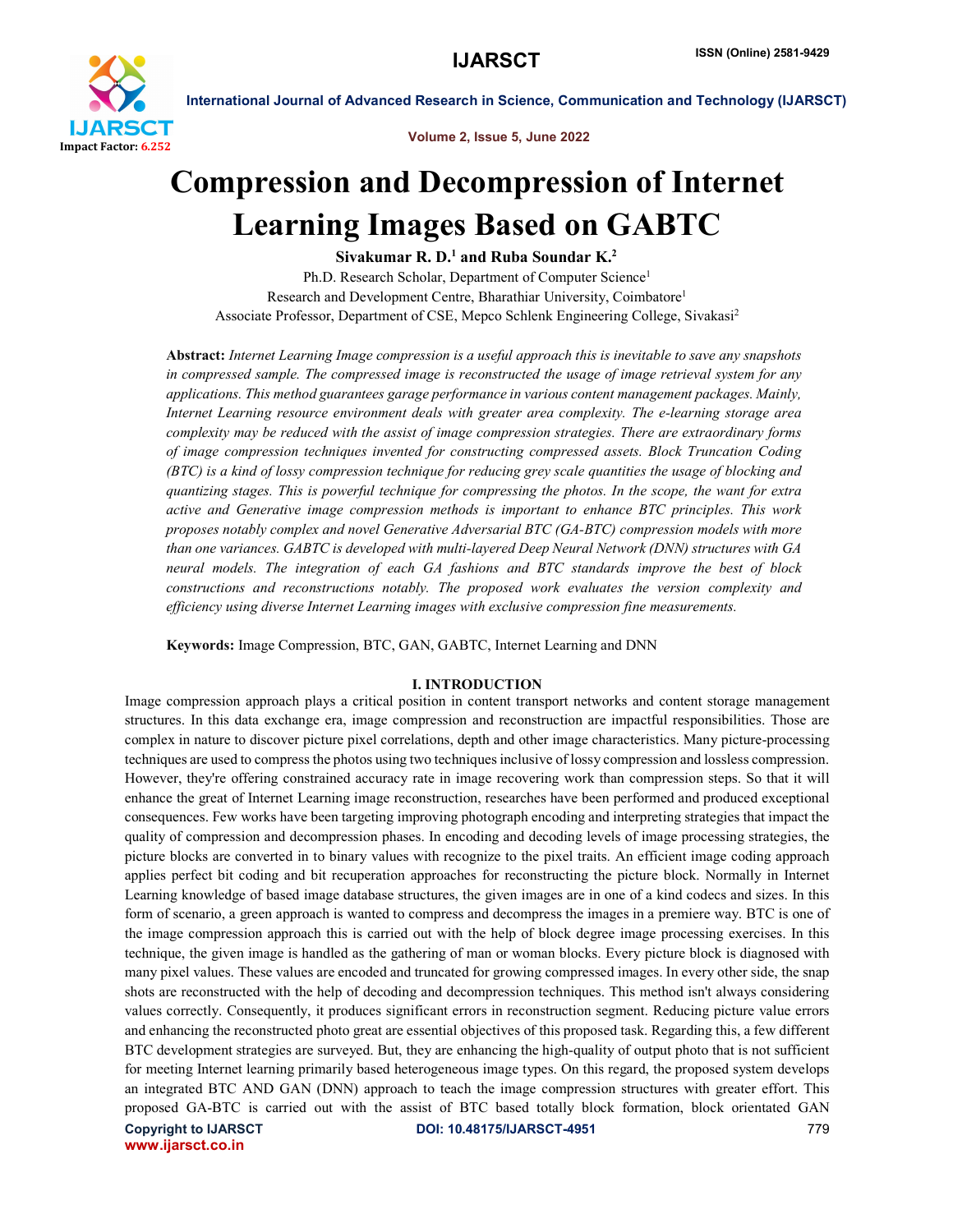

#### Volume 2, Issue 5, June 2022

computations, disjoint picture distribution solutions, DNN based encoding and deciphering, DNN primarily based compression and decompression. Further, this proposed version makes use of pixel protecting for decreasing the blurred photo quantities. Those collective approaches improve the high-quality of whole Internet learning Image compression and decompression machine. This improves the functionality of whole Internet learning knowledge of photograph management device. In this research article is organized from associated studies works on image compression, decompression, coding, BTC frameworks, BTC variances, machine learning techniques, DL techniques and GAN ideas. Segment 3 describes the info of proposed GA-BTC, BTC basic structures and other technical factors. Segment 4 illustrates the GA-BTC implementation details, results and performance comparisons. Segment 5 concludes the proposed approach and shows the technical answers to enhance the proposed GA-BTC.

#### II. RELATED WORKS

Kumar et al. [1] indexed out various literatures on BTC algorithms and the packages. This survey helped to apprehend the implementation techniques of BTC algorithm for compressing the images in multimedia database machine. BTC techniques and the variances are used to compress the images or disguise the photograph data points. In this literature analysis, btc strategies had been implemented for hiding the pixel values to keep away from statistics vulnerabilities.

Mawane et al. [2] and yang et al. [3] proposed Internet learning knowledge of based filtering structures and compression techniques for improving the pleasant of mastering systems. First method was the usage of deep information analysis and unsupervised getting to know structures for recommending the premiere Internet learning resources for the visitors. The later work focused on compression on time touchy audio contents and hundreds in e-studying databases.

Mentzer et al. [4] proposed particularly powerful photograph compression strategies and dl primarily based image compression techniques in internet of things platform. In each the instances, DNN gadgets were used for compressing the images in one-of-a-kind ways. The first work was carried out for excessive reliability compression procedures while the second one device was applied for coping with the underwater photographs of IOT situation. both the works have been evolved for schooling the compression fashions to supply dependable effects. In comparison, they have been lacking in mistakes control qualities.

Wolterink et al. [5] discussed about GAN concepts and working functionalities. Those literatures gave evaluate of GAN architectures and noise discount mechanisms in laptop tomography image respectively. Those works illustrated numerous applications of GAN mechanisms. Inside the identical way, Jia et al. [6] proposed GAN based minimum fee picture compression techniques. On this photo compression technique, mild-field picture pixels have been extracted and compressed the usage of GAN strategies. This method helped to improve photo reconstruction excellent. But, these strategies had been restricted to sure kinds of snap shots now not for e-studying based heterogeneous pictures.

The literatures mentioned on this section delivered diverse photo compression strategies and coding strategies. Amongst these numerous strategies, BTC and GAN systems have been usually focused for improving picture compression characteristics. In assessment, these current strategies were now not prolonged to satisfy extra complex image reconstruction techniques. This proposed system is designed and advanced to build greater complex GA-BTC systems for correctly reconstructing Internet learning knowledge of primarily based heterogeneous images. The following segment describes the info of proposed GA-BTC and its functions.

#### III. PROPOSED SYSTEM

#### 3.1 System Description

GAN is a type of DNN that has two internal phases such as generator section and discriminator phase. GAN is imparting the quality impact in exceptional image reconstruction procedure. That is completed through complex DNN layers and neural weight assessment processes. The exact production approaches of BTC, GAN and GA-BTC are given in next phase.

#### 3.2 System Development Strategy and Algorithms

A standard BTC algorithm divides the given image in to n X n sub blocks and reduces the pixel quantities within the divided block. This BTC uses image quantizer function. This image handling function minimizes range of pixel characteristics according to local database circumstance. In addition, these blocks are encoded using dual-line quantizer.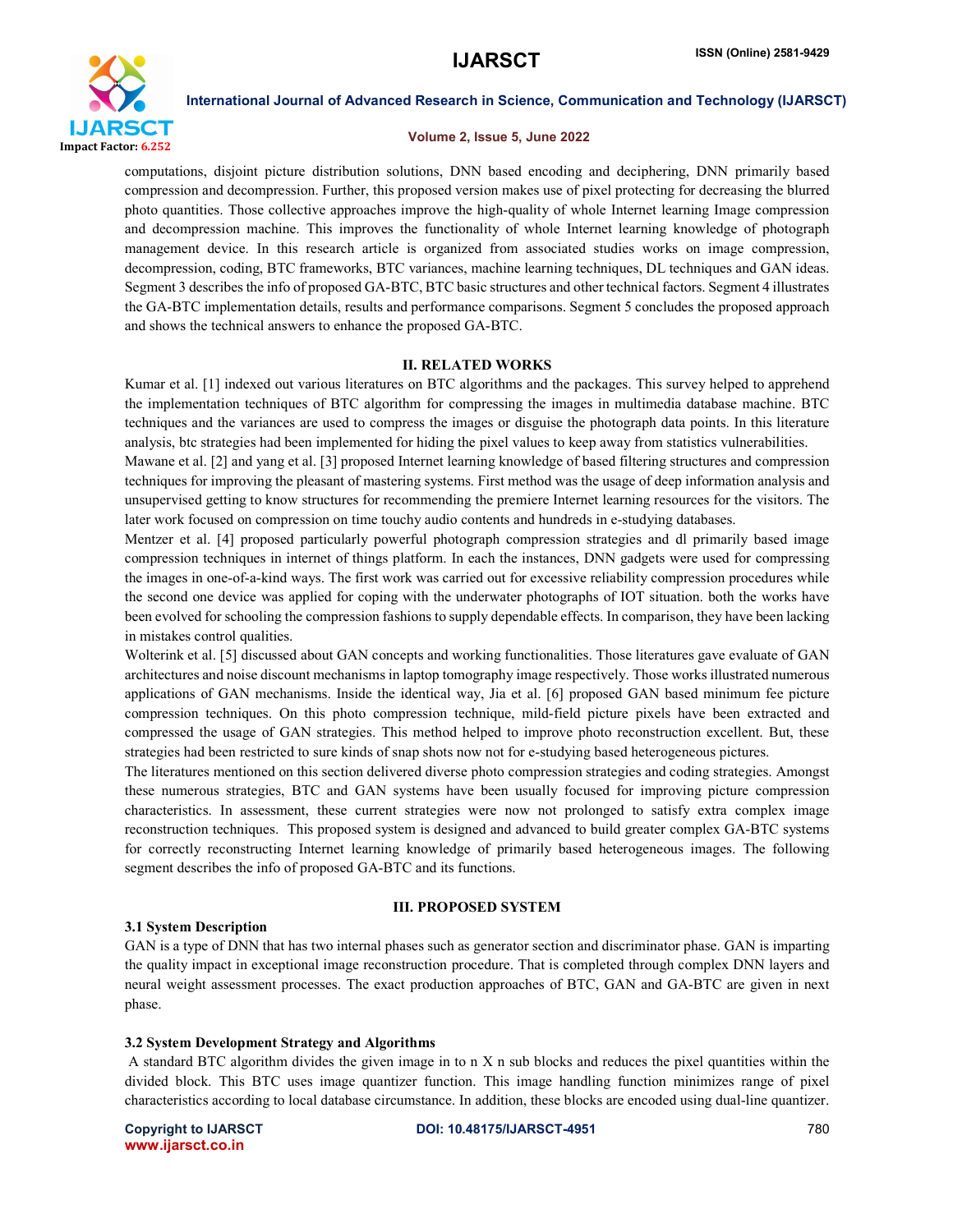

#### Volume 2, Issue 5, June 2022

This standard model formulates two more parameters such as mean and deviation  $m$  and  $d$  for all blocks. According to these parameters, each image pixels are encoded and decoded by comparing with  $m$  and  $d$  values of each block. The crucial steps that are followed in standard BTC for compressing e-learning images are given below.

### A. BTC Design

The following calculation represents the construction of  $Q1$  and  $Q2$ .

$$
v(i,b)^{I} \ge v(i(t),b)^{I} : Q1
$$
  

$$
v(i,b)^{I} < v(i(t),b)^{I} : Q2
$$

*B. GA-BTC*

$$
L_{GAN}(I) = \sum_{i=0}^{N} Max(DE). EN[D^{NF}(I(i, b)' + EN[G^{NF}(I(i, b)')]
$$

$$
L_{GAN}(v, I) = \sum_{i=0}^{N} Max(DE). EN[D^{NF}(v(i, b)' + EN[G^{NF}(v(i, b)')]
$$

An above calculations shows the inner representations of segmented image blocks and their encoding tactics with recognize to the DNN Layers. DNNS of GAN unit have more quantity of complicated Internet learning image element evaluation layers with recognize to the input variances. GAN is a sort of adverse manipulation DNN that unearths absolutely the divergence fee of every encoding and interpreting strategies. In this work, this hassle has been resolved the use of following determinations. In this research work, the Disjoint pixel workings are characterised as

$$
U('v(i,b)') = \sum_{i=0}^{N} f(Xi, bi). \tau
$$

An above calculation, provides the disjoint values of corresponding block with esteem to deviation factor.

#### Algorithm 1.

*Algorithm 1: GA-BTC*  $$ *Output: Consequences from G<sup>NF</sup> to D<sup>NF</sup> Begin Step 1: Conventional the DNN encoder and decoder purposes Step 2: Express the loosely operational quantizer,*  $Q. l = {q1, q2, ... qn}$ *Step 3: Fix the DNN encoding technique*  $R(I(i, b)) = Q(EN(I(i, b)))$ *Step 4: Transform the block works in to bits Step 5: Accomplish the tasks for all blocks Step 6: Fix in effect sample collection and reconstruction Step 7: Fix MSE and MAE Step 8: Reiteration*  $G^{NF}$  &  $D^{NF}$ *End*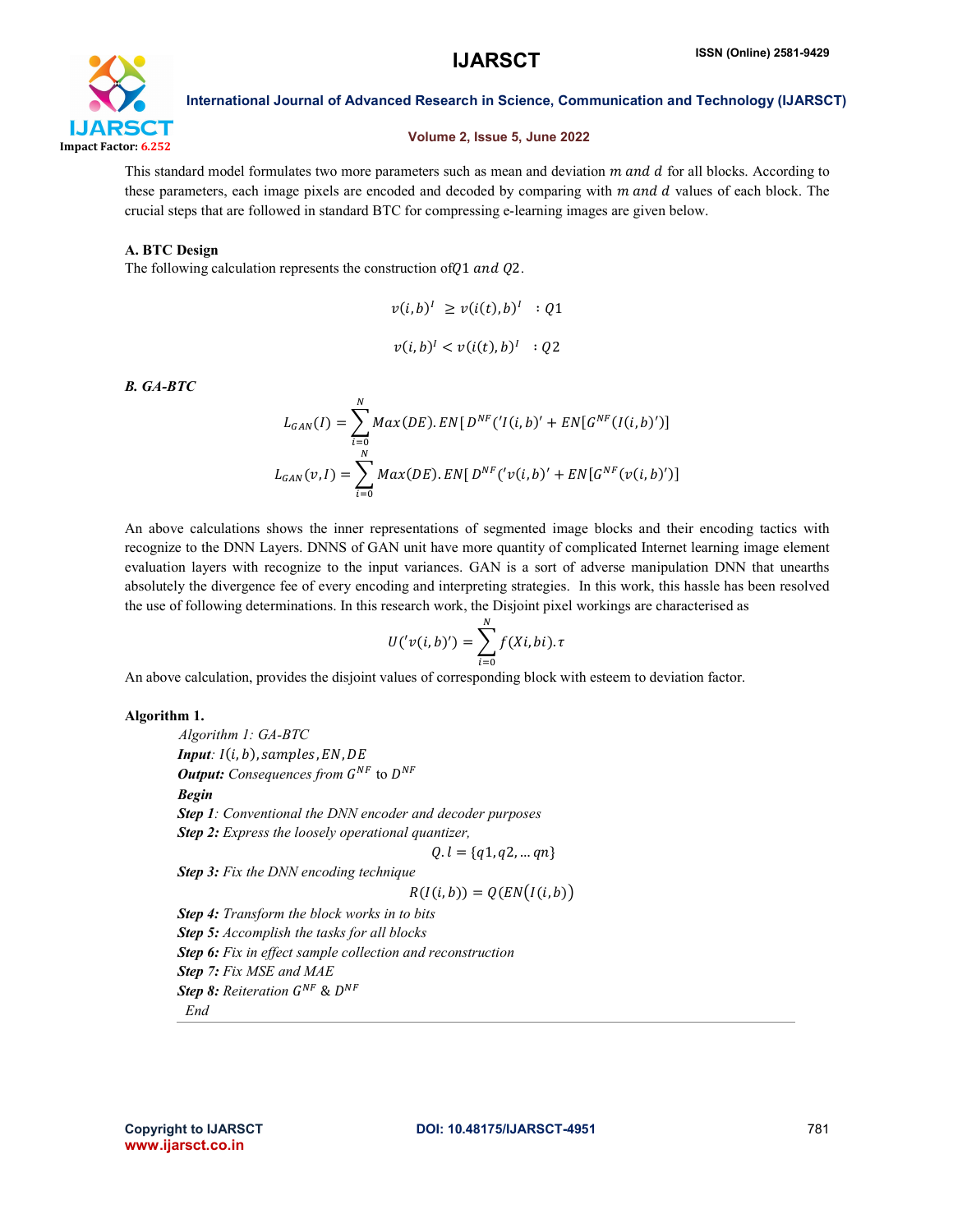# oan Impact Factor: 6.252

## Volume 2, Issue 5, June 2022

International Journal of Advanced Research in Science, Communication and Technology (IJARSCT)



Figure 1: GA-BTC Process Flow

This static and ambiguous GAN generative image compression customs are specified in calculations

$$
Range(L_{GAN}(v, I)) = \sum_{i=0}^{N} EN[D^{NF} (v(i, b)'] + EN[G^{NF}(v(i, b)')] + eEN(v(i, b)')
$$
  

$$
Range(L_{GAN}(v, I)) = \sum_{i=0}^{N} EN[D^{NF} (v(i, b)'] + EN[G^{NF}(v(i, b)')] + eENv(i, b)' + U(v(i, b)')
$$

These composite training processes and DNN based block compression methods decreases the limits of BTC and other BTC variants in various characteristics.

$$
DE(I(i,b)) = \sum_{i=0}^{N} f^{i}(M.b (EN(I(i,b)))
$$

This function is joined with decoding phase of image blocks. At the identical time, this function is taken by image reconstruction technique for all image blocks in requirement. This is showed in calculation

$$
n^{1} * I(i, b)' = \sum_{i=0}^{N} \sum_{j=0}^{M} f^{i}(M, D^{NF}[DE(I(i, b))]) \pm er
$$

Those proposed strategies are the use of BTC for e-learning image block constructions that initiates limited computation overhead. Further, the GAN based totally DNN functions are enriching the quality of training stages, compression and decompression levels step by step. The proposed GA-BTC is carried out and overall performance is as compared with more applicable works. Segment 4 shows the device implementation details.

| <b>TADIC 1.</b> Hiput Hilage $\pm \Delta \pm$ |                   |                     |            |              |
|-----------------------------------------------|-------------------|---------------------|------------|--------------|
| <b>Input Image</b>                            | <b>Image Name</b> | Image               |            |              |
| 4 X 4                                         | and Size          | <b>Measurements</b> | <b>BTC</b> | <b>GABTC</b> |
|                                               | Computer          | <b>PSNR</b>         | 38.98      | 39.98        |
|                                               |                   | CR                  | 1.67       | 1.98         |
|                                               |                   | <b>MSE</b>          | 13.12      | 10.78        |

| <b>IV. RESULTS AND DISCUSSION</b>            |
|----------------------------------------------|
| <b>Tahle 1:</b> Innut Image $4 \text{ Y } 4$ |